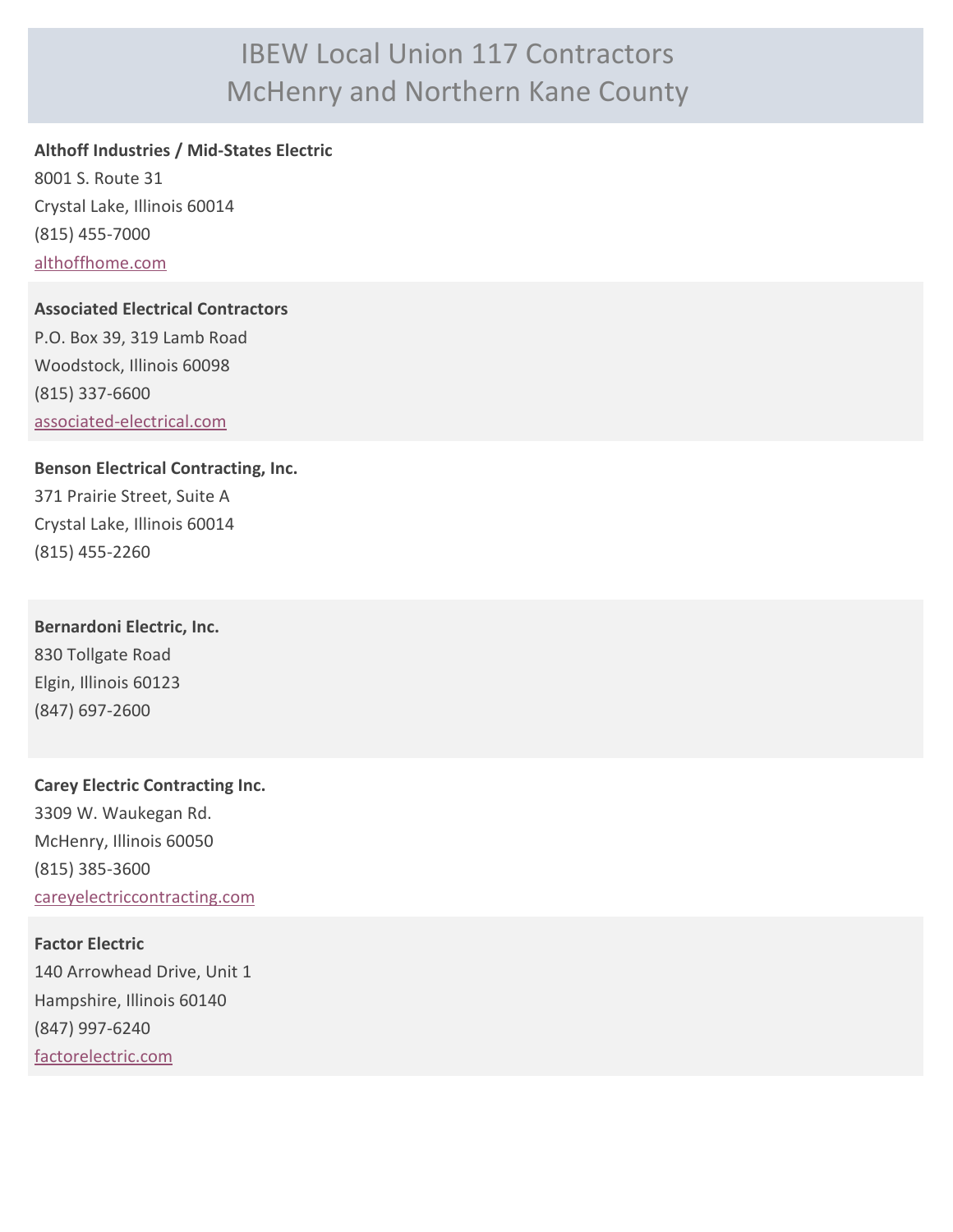#### **First Detection Systems**

731 Linden Avenue, Unit 1 Elgin, Illinois 60120 (847) 741-0017 [1fds.com](http://1fds.com)

**Innovative Electrical Services** 9N699 Chapman Road Hampshire, Illinois 60140 (847) 683-4780

#### **Kadlec Electric**

P.O. Box 444 Waso, Illinois 60183 (847) 888-6882

## **Kellenberger Electric Inc.**

1540 Fleetwood Elgin, Illinois 60123 (847) 888-8192 [kellenbergerelectric.com](http://kellenbergerelectric.com)

# **KII Electrical Contractors** P.O. Box 488 Woodstock, Illinois 60098 (815) 334-0300 [kiielectrical.com](http://kiielectrical.com)

# **Lauderdale Electric Inc.** 205 Prairie Lake Road, Ste. A East Dundee, Illinois 60118 (847) 426-9900 [lauderdale-electric.com](http://lauderdale-electric.com)

## **Lohbauer Electric Inc.** 420 Industrial Drive South Elgin, Illinois 60177

(847) 741-6241